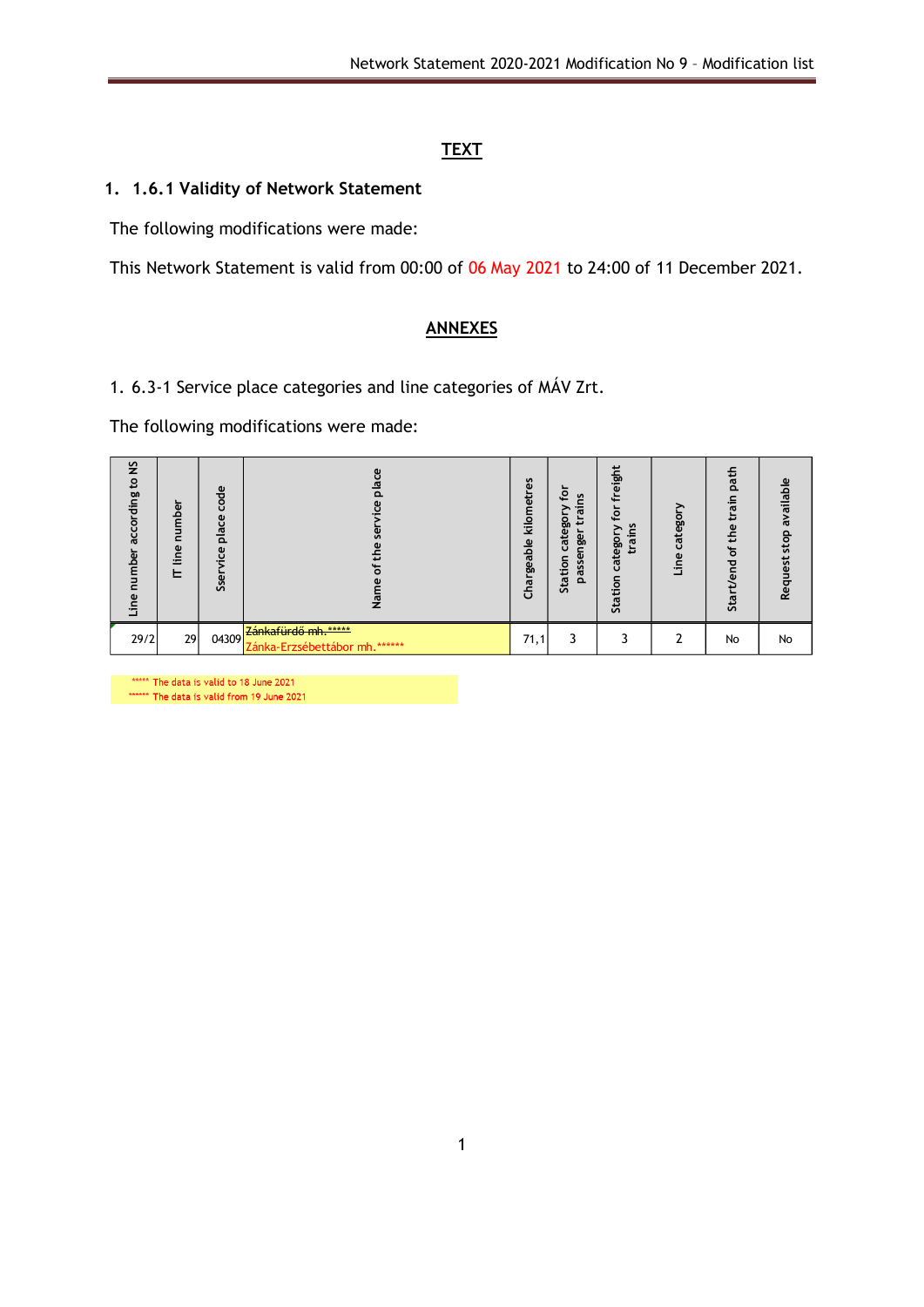## 2. 3.3.1.1 Main characteristics of railway lines, track sections

The following modifications were made:

|                           |                                  |  |                               |  |                                           |                        |  |     |    | Ade load range containing subdued conditions of overweight<br>locomotives |      |      |      | Applicable axle load (t)<br>for locomotives and hauled vehicles |      |  |              |  |      |           |  |           |            |         |     |                   |                 |         |  |  |
|---------------------------|----------------------------------|--|-------------------------------|--|-------------------------------------------|------------------------|--|-----|----|---------------------------------------------------------------------------|------|------|------|-----------------------------------------------------------------|------|--|--------------|--|------|-----------|--|-----------|------------|---------|-----|-------------------|-----------------|---------|--|--|
| Main number<br>Sub-number |                                  |  |                               |  |                                           |                        |  |     |    |                                                                           |      |      |      |                                                                 |      |  |              |  |      |           |  |           |            |         |     |                   |                 |         |  |  |
|                           | Starting point of line (station) |  | Final point of line (station) |  | Dividing line into sections               |                        |  |     |    |                                                                           |      |      |      |                                                                 |      |  |              |  |      |           |  |           |            |         |     |                   |                 | Remarks |  |  |
|                           |                                  |  |                               |  | Debrecen - Tovovolgy<br>Tocovolgy - Egyek | incl.<br>incl. - eacl. |  |     | D3 | 21.6                                                                      | 22.5 | 21.6 | 22.5 |                                                                 |      |  | 21.0         |  | 21,0 | 21,0      |  | --<br>600 |            |         |     |                   | Nationvide Core |         |  |  |
| 108                       | Debrecen                         |  | Füresabony                    |  | Egyek - Füzesabony                        | $ext - ex$             |  | CM3 |    | 22,5<br>21,6                                                              |      | 18,5 | 19,8 | 21,0                                                            | 21.0 |  | ____<br>18.0 |  | 17.0 | _<br>17.0 |  | 80        | <b>THE</b> | station | nn. | <b>CONTRACTOR</b> | network         |         |  |  |

**3. 3.3.1.3 Position of stations and service places on railway lines; main technical and operational characteristics**

The following modifications were made:

|       |     |                           |           |                   |    | Service place                                 |     |                          |                          |                                       |                                        |                                             | Platform                                                     |                          |                            |                          |                          |                          |                          |                             |                          |
|-------|-----|---------------------------|-----------|-------------------|----|-----------------------------------------------|-----|--------------------------|--------------------------|---------------------------------------|----------------------------------------|---------------------------------------------|--------------------------------------------------------------|--------------------------|----------------------------|--------------------------|--------------------------|--------------------------|--------------------------|-----------------------------|--------------------------|
|       | ╘   | Name of the service place | <b>in</b> | - 35<br><u>in</u> |    |                                               |     |                          |                          | $\overline{z}$<br>휴<br>↩<br><b>II</b> | $\overline{\phantom{0}}$<br>$\tilde{}$ | $\overline{\phantom{0}}$<br>sh mai<br>(yes) | $\overline{\phantom{a}}$<br>no.<br>ed to<br>(yes)<br>$\circ$ | 하<br>ະ<br>호 호<br>듦 은     | ccupi<br>(yes)<br>$\sigma$ | õ                        |                          |                          |                          | $\Omega$<br>≖<br>$\sqrt{2}$ |                          |
| 109/1 | 109 | Tócóvölgy                 | 14456     | no                | no | key locker with<br>Domino panel<br><b>D55</b> | yes | $\overline{\phantom{a}}$ | $\overline{\phantom{a}}$ | $\overline{\phantom{0}}$              | $\overline{\phantom{0}}$               | $\sim$                                      | $\overline{\phantom{a}}$                                     | $\overline{\phantom{0}}$ | $\overline{\phantom{0}}$   | $\overline{\phantom{a}}$ | $\overline{\phantom{0}}$ | $\overline{\phantom{a}}$ | $\overline{\phantom{0}}$ | $\overline{\phantom{0}}$    | $\overline{\phantom{0}}$ |
|       |     |                           |           |                   |    |                                               |     |                          |                          |                                       |                                        |                                             |                                                              |                          |                            |                          |                          |                          |                          |                             |                          |